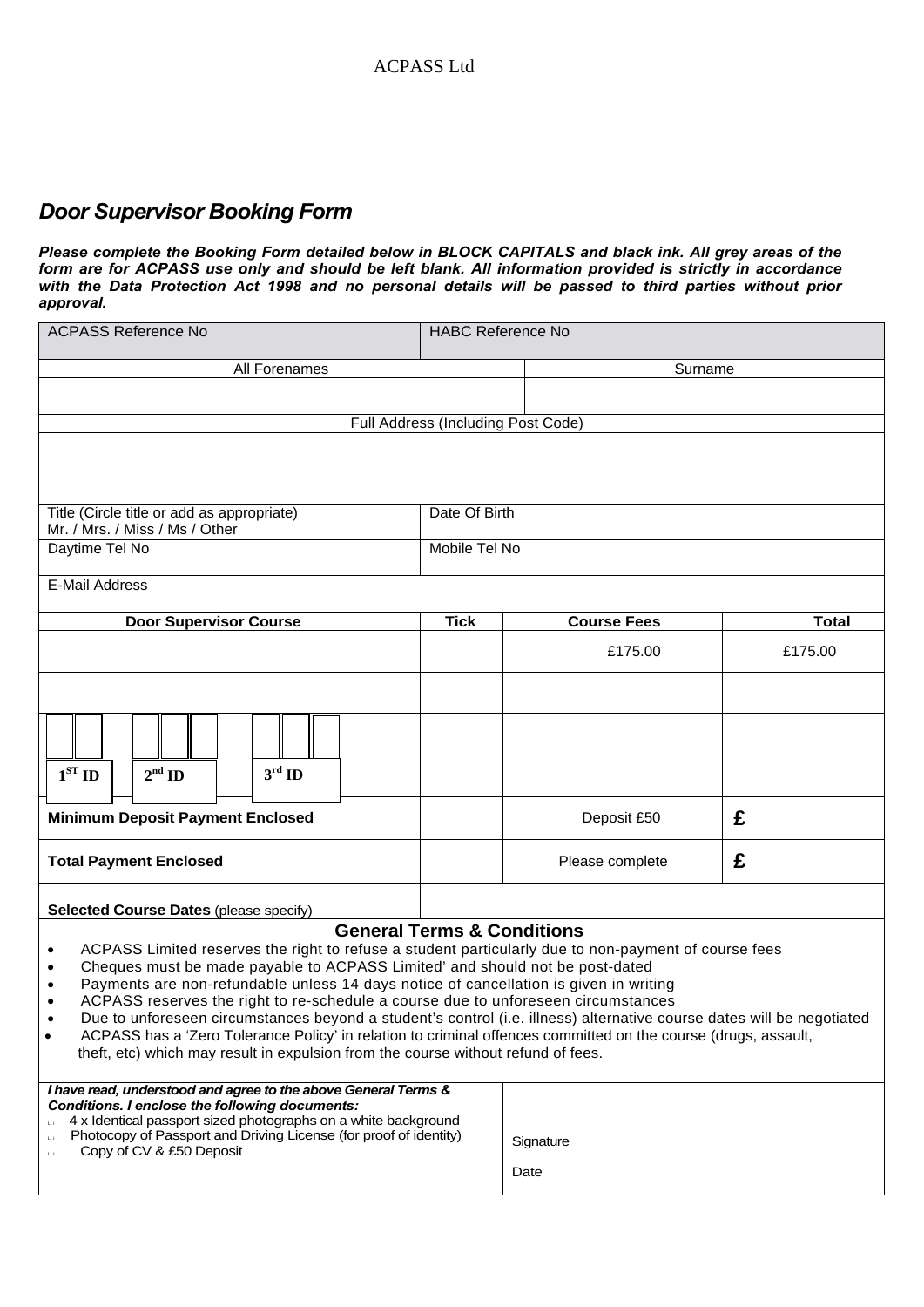# ACPASS Ltd

# **Information to learners**

**Information to learners will be given to all candidates at least one week prior to commencement of the course in the form of a telephone conversation (also covered below) covering all points outlined below Upon enrolment all students are required to supply appropriate forms of identification (see list below), and two colour passport size photographs which comply with the standards for a passport photograph i.e. only entire face to be visible** 

**Two identity documents from group A list. At least one document must show the learner's current address and at least one document must show their date of birth: or** 

**One identity document from the group A list and 2 documents from the group B list. At least one document must show the learner's current address and at least one document must show their date of birth.** 

# **Group A documents**

**A1** Signed valid passport (any nationality)

**A3** Signed UK photo driving license (both parts of the full or provisional licence are required)

**A4** UK Birth Certificate or certified copy issued within 12 months of birth, but not a photocopy

#### **Group B documents**

**B1** Valid EU photo ID card

**B2** Valid UK firearms license with photo

**B3** Signed UK paper driving license

**B4** Marriage certificate or civil partnership certificate, with translation if not English

**B5** Certified copy (not photocopy) of a UK birth certificate issued more than 12 months after date of birth

**B6** Non-UK birth certificate, with translation if not in English

**B7** P45 statement of income for tax purposes on leaving a job issued in the last 12 months

**B8** P60 annual statement of income for tax purposes issued in the last 12 months

**B9** Bank or building society statements issued to current address, less than 3 months old. You can use more than 1 statement as long as each is issued by a different bank or building society

**B10** Mortgage statement issued in the last 12 months

**B11** Gas, electric, landline phone, water, satellite, cable bill issued to current address within last 3 months. You can only use 1 utility bill in support of your application

**B13** Pension endowment or ISA statement issued in the last 12 months

**B15** British work permit or visa issued in the last 12 months

**B16** Letter from H.M. Revenue & Customs /DWP/Employment Service/local authority issued within the last 3 months. More than one letter can be used as long as each is issued by different Government departments or different local authorities.

**B17 c**redit card statement sent to current address in the last 3 months you can use more than one statement as long as each is issued by different service providers)

**B18** Council tax statement issued in the last 12 months

**B20** Child benefit book if issued in last 12 months

**B22** UK Adoption certificate

*Note: All documents from group A and group B must be originals and show the learner's current name unless accompanied by a deed poll document that confirms a change of name, or a valid adoption certificate.*